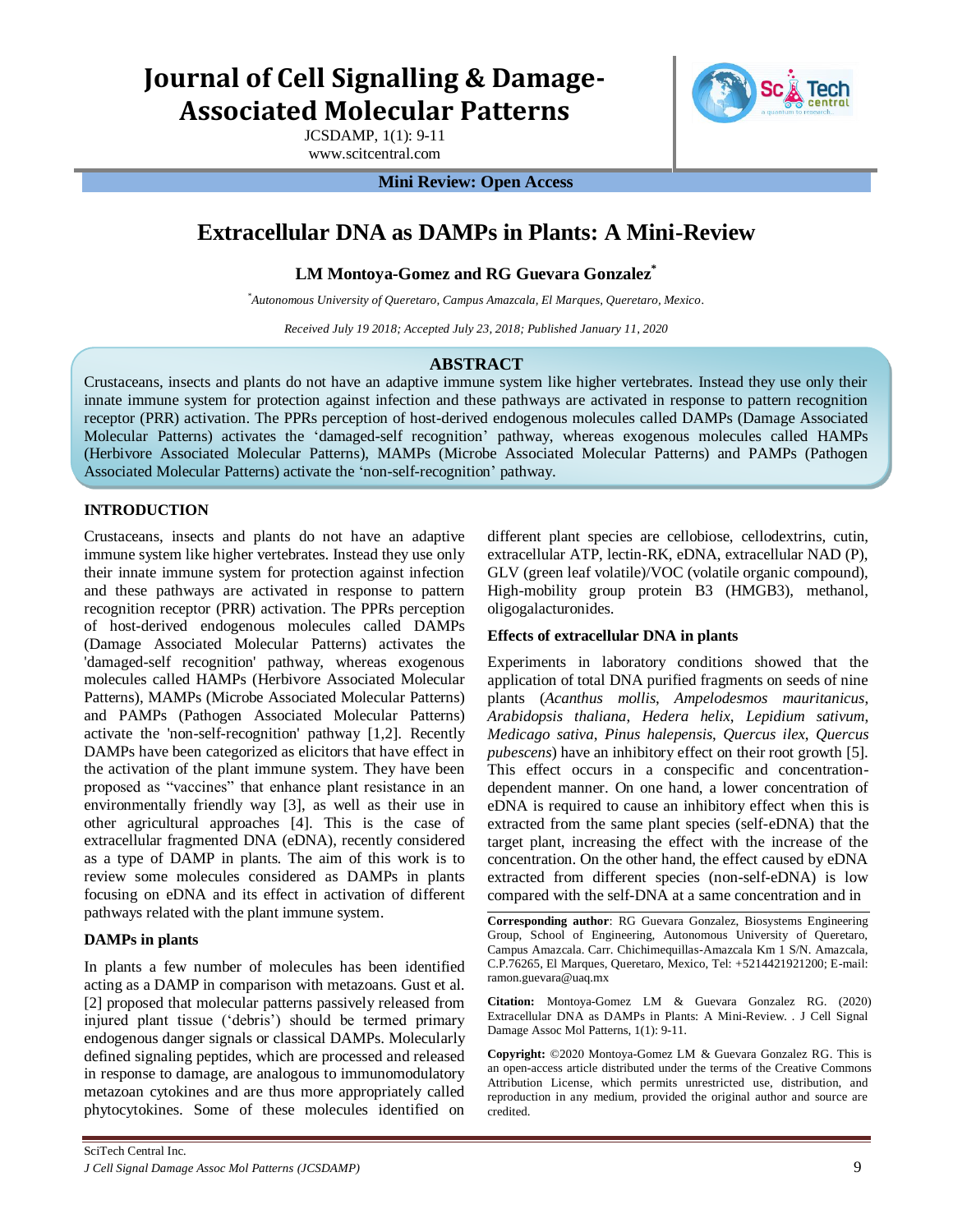some cases the inhibitory effect is not shown [5]. Barbero et al. [6] demonstrated in their experiments that plants of *Phaseolus lunatus* and *Zea mays* also respond to fragmented extracellular DNA (300-700 bp) but not to integrate DNA in a conspecific manner confirming the results obtained by Mazzoleni et al. [5]. Additionally, they observed that this response induces a plasma membrane potential depolarization and calcium signaling in the leaves. In both plant species, self-eDNA prompted a sustained calcium elevation. Duran-Flores and Heil [7] elaborated a series of experiments that suggest that eDNA has activity as a DAMP, they observed that fragments of self-DNA triggers various immunity-related responses in bean plants and the effects of self-versus non self-eDNA were conspecifics.

The results of the experiments showed the formation of ROS and the activation of MAPKs, the reduction of a bacterial infection and an effect in the extra floral nectar production caused by the self-eDNA in *Phaseolus vulgaris*. More recently, a study to elucidate the role of eDNA as a DAMP analyzing the changes in CpG DNA methylation and defense-related responses was performed by Vega-Munoz et al. [8]. The use of lettuce (*Lactuca sativa*) as a target plant and *Capsicum chinense* and *Acaciella angustissima* as source of non-self-DNA. In this study, the effect of selfeDNA caused also an inhibition of growth and germination in lettuce. The plants *L. sativa* and *C. chinense* belong to the Asterids clade but to different orders (Asterales and Solanales, respectively), whereas *A. angustissima* belongs to the clade Rosids I and the order Fabales. Thus *C. chinense* is closer phylogenetically to *L. sativa* than *A. angustissima*, and this situation might explain the similar effects of selfeDNA and nsDNA from *C. chinense* on the lettuce plants evaluated and the significant CpG DNA hypomethylation at similar eDNA concentrations in their study. This latter result is the first experimental demonstration that phylogenetic closeness is an important feature for plant responses to DAMPs along an epigenetic pathway. With these results they suggests that if the epigenetic pathway is a possible mechanism in DAMP signaling, high doses of self-eDNA, at least in lettuce, induces a switch (on-off) in several epigenetic mechanisms, unlike to CpG DNA methylation (i.e., methylation in CHH and CHG, or changes in the methylation and acetylation of histones); although it might be also possible that the induction of genetic mechanisms to control gene expression under these stress conditions.

Vega-Munoz et al. [8] also mentioned that probably, the DNA excreted by plants and further metabolized to sequences 50-2000 bp long have a very specific signature for each species to be recognized as self-DNA by the plant. Through DNA restriction-modification, bacteria distinguish the same from the strange through DNA methylation. The same effect is observed for TLR9, which specifically recognizes unmethylated CpGs [9]; in plants, specific responses depend on DNA fragmentation [9]. Thus, DNA methylation patterns could be one possible mechanism for self-eDNA recognition in plants, although more research should be undertaken on this topic. This discovery opens new opportunities for exploiting the best characteristics of self-eDNA in the agricultural, horticultural and pharmacological industries, as highly species-specific inhibitory products, limiting effects on other species, as suggested elsewhere [4].

# **Agricultural approaches**

A concept that has received increasing interest over the last years is the vaccination of plants, using natural or synthetic molecules that act as resistance elicitors: they stimulate the plant"s own immune system. The responses that are elicited by individual DAMPs range from early signaling cascades (e.g.  $Ca^{2+}$  influxes, H<sub>2</sub>O<sub>2</sub> formation and MAPK activation) to phenotypic resistance responses [2]. The biotechnological exploitation of eDNA as a selective pesticide may be an option to reduce the use of chemicals in agriculture due to the selective phytotoxic effect observed in different plant models as well as a product that stimulate the plant immune system.

#### **REFERENCES**

- 1. Choi HW, Klessig DF (2016) DAMPs, MAMPs and NAMPs in plant innate immunity. BMC Plant Biol 16: 232.
- 2. Gust AA, Pruitt R, Nurnberger T (2017) Sensing danger: Key to activating plant immunity. Trends Plant Sci 22: 779-791.
- 3. Quintana-Rodriguez E, Duran-Flores D, Heil M, Camacho-Coronel X (2018) Damage-associated molecular patterns (DAMPs) as future plant vaccines that protect crops from pests. Scientia Horticulturae 237: 207-220.
- 4. Mazzoleni S, Carteni F, Bonanomi G, Senatore M, Termolino P, et al. (2015a) Inhibitory effects of extracellular self-DNA: A general biological process? New Phytol 206: 127-132.
- 5. Mazzoleni S, Bonanomi G, Incerti G, Chiusano ML, Termolino P, et al. (2015b) Inhibitory and toxic effects of extracellular self-DNA in litter: A mechanism for negative plant-soil feedbacks? New Phytol 205: 1195- 1210.
- 6. Barbero F, Guglielmotto M, Capuzzo A, Maffei ME (2016) Extracellular self-DNA (esDNA), but not heterologous plant or insect DNA (etDNA), induces plasma membrane depolarization and calcium signaling in Lima bean (*Phaseolus lunatus*) and Maize (*Zea mays*). Int J Mol Sci 17: 1659.
- 7. Duran-Flores D, Heil M (2017) Extracellular self-DNA as a damage-associated molecular pattern (DAMP) that triggers self-specific immunity induction in plants. Brain Behav Immun 72: 78-88.